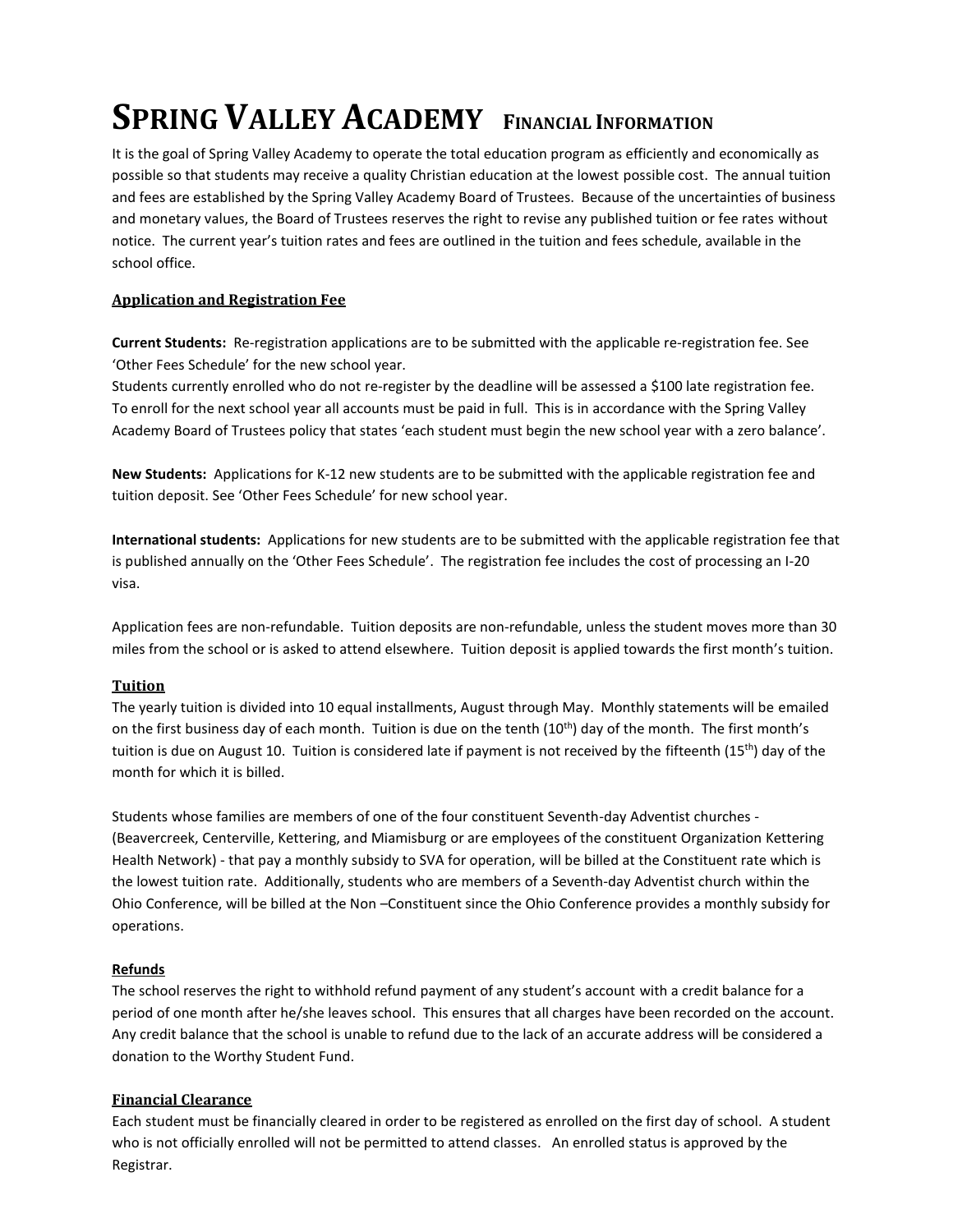## **Payments**

Payments for Tuition and Fees can be made through the following methods:

- Online Payment using the 'Payment button' on the SVA website
- At the Front Office by checks, cash, credit or debit cards.
- By mail, send check or money order to the attention of the Business Office.

All checks are to be made payable to Spring Valley Academy. Second-party checks are not accepted.

A service charge of \$25 is assessed on each check returned due to insufficient funds or stop payment. Any check returned a second time for insufficient funds must be replaced with cash, cashier's check or money order for the remainder of the school year.

Arrangements may be made to have tuition and fees automatically charged to a credit card or debit credit card on the tenth of each month by completing an authorization form available for download on our website. The completed form must be submitted to the Business Office by August 1.

Special 12-month contracts may be available under extraordinary circumstances. Payments would be made July – June.

Student Tuition Account payments are due in full on the tenth of each month. If payment is not received by the fifteenth (15<sup>th</sup>) a \$25 late fee will be assessed on the next business day. A 1% carrying charge will be assessed if a balance still exists at the end of the month.

School records, transcripts and diplomas are held for 10 business days after final payments are made with a personal check.

**Foreign Students:** Students from outside the United States who wish to attend SVA must provide year-in-advance payment in United States currency.

## **Payment Discounts**

Semester: A 2% discount will be given to those who opt to pay the semester in advance. Payments are due by August 10 and January 10. Refer to general tuition and fees chart.

Annual: A 2.5% discount will be given to those who opt to pay the year in advance. Payments are due by August 10. Refer to general tuition and fees chart.

## **Family Discounts**

A family discount on tuition is applied to each student account within the same family.

- Three children receive 5%
- Four or more children receive 10%

# **Transportation Discounts**

A transportation discount of 15% on tuition will be given to families who live in excess of a one way 30-mile driving distance from SVA. A family **is not eligible** for this discount if there is free bus transportation from a public school system or if they receive a transportation rebate from their public school district. An application must be completed annually and returned to the Business Office before discounts can be applied.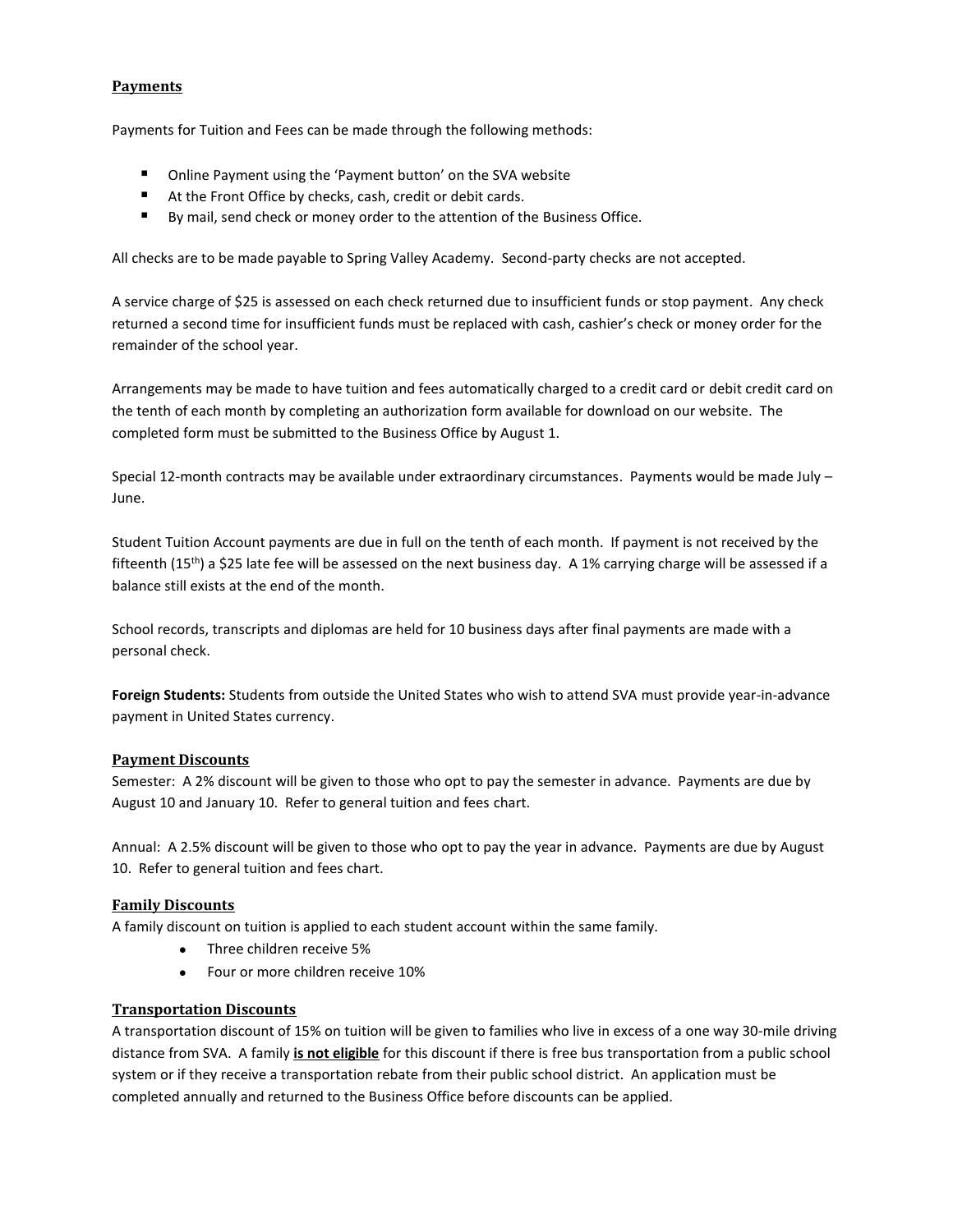## **Bring-A-Buddy Coupon**

Families who recruit new students to SVA and the family of the new student are eligible to receive a \$125 tuition credit for each new student. A Bring-A-Buddy coupon is available to the new student in the application packet.

Applicable conditions:

- One Bring-A-Buddy coupon may be redeemed per new student.
- A current student is one who attended at least the second semester of the previous school year.
- A new student is one who did not attend during the previous school year. He/she may be a family member.
- Coupons must be redeemed by the new student at the time of submitting an application and signed by the parent of the new student.
- Accounts of each eligible student will be credited on the February statements.
- Both new and current students must still be enrolled as of the February statement date.
- Coupons must be returned to the school office with the completed application.
- New students must enter SVA and redeem coupon no later than October 1.

#### **Other Costs & Fees**

**Acceleration Fee**: A fee may be assessed for students who enter the Accelerated Graduate Program. Please see Accelerated Graduates.

**Aftercare Fee**: To maintain adequate supervision, and for the convenience of parent(s)/guardian(s), the school operates an after-school-care program for all students in Kindergarten through Grade 5. Fifteen minutes after the close of school, all students in these Grades must be in the After-School-Care program unless they are under the specific supervision of another staff member.

There are three payment options: 1. Annual contracts signed by Parents at the beginning of each school year and billed monthly to the student statement. 2. Prepaid Flex Plan which is designed for parents who use Aftercare but not daily. 3. Hourly rate, charges to parents who do not have a contract or Prepaid Flex Card. The Aftercare fee schedule and contract are available on our website.

Parent(s)/guardian(s) of students who do not cooperate with the after-school-care program supervisor will be asked to make other after-school arrangements.

**Athletic Fees**: Athletic fees vary for each sport; the fee schedule is available on our website under Tuition Fees.

**Bus Transportation Fee**: SVA operates limited p.m. bus service through West Carrollton and Miamisburg school districts, for a small fee. For more details, please go to the Transportation Tab on our website.

**Class Dues**: Students in Grades Eighth (8th) through Twelfth (12th) are charged class dues once for semester, each year. The dues are for class activities and class trips. Please check the Other Fees Schedule on our website under Financial Information for the dues for each Grade.

**Food Service**: Students purchasing food may do so in two ways:

- Set up a lunch account at the beginning of the school year by depositing a minimum \$50 in order to charge meals at the Cafeteria. The lunch account of each student can be monitored online by parents once they set up their online profile. Instructions on how to set up the profile will be given to all new students on the first day of school or parents can email the Cafeteria Cashier at Svacashier@springvalleyacademy.org.
- Pay cash for each meal purchase.

Low Balance email will be sent to parents at least twice a week. Parents can also set up their own low balance alerts.

The cafeteria does not allow charging to an account that is over the SVA Board voted credit limit allowed.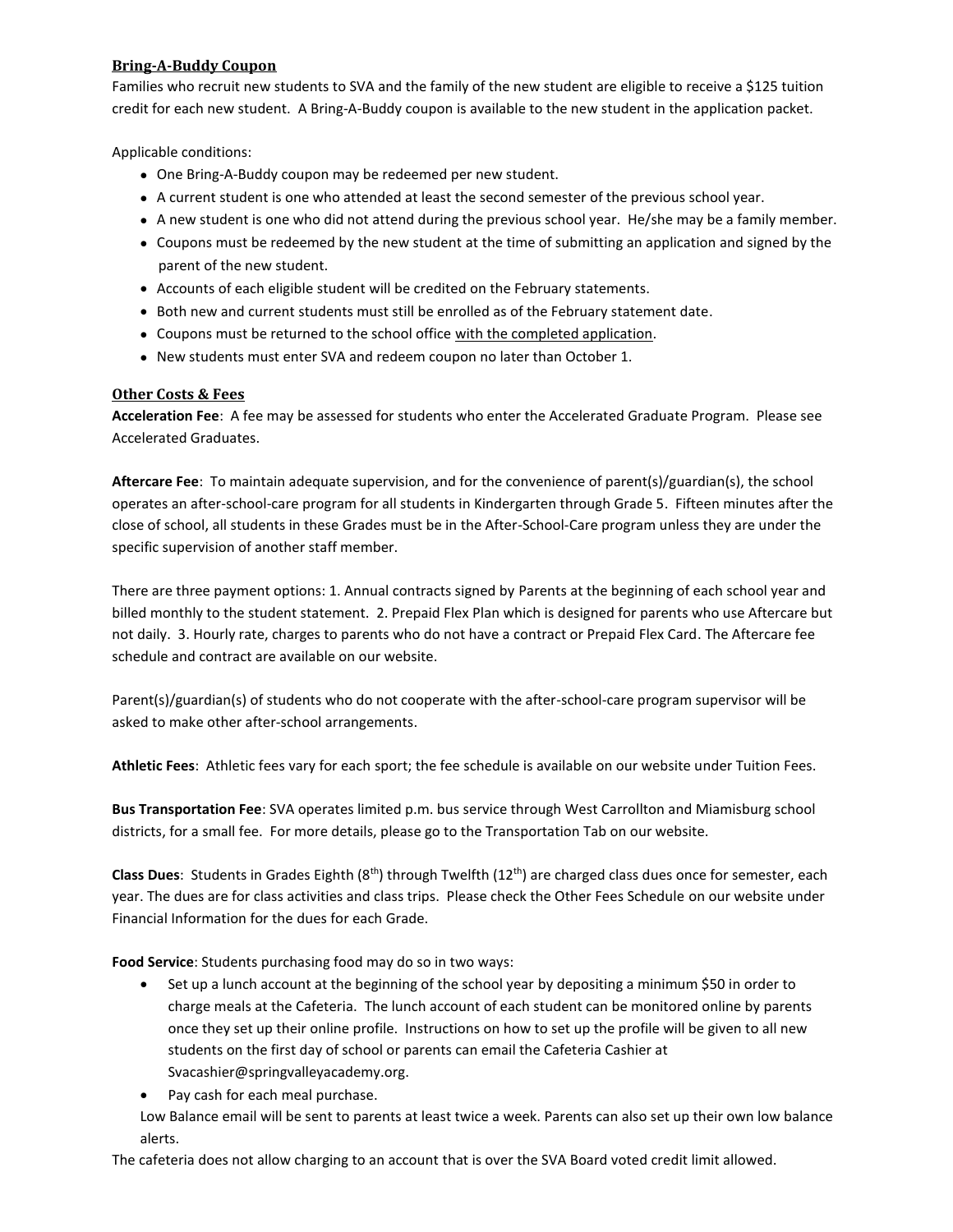**Graduation Fee**: Graduating seniors and eighth-grade students are assessed a graduation fee that covers some of the expenses associated with graduation, such as diplomas, cap, gown, and pictures. This fee is assessed in April. Refer to general tuition and fee schedule.

**Gym Lockers**: Locks for gym lockers may be rented through the school office. The cost is \$5 and is refundable when the lock is returned. Please check with the front desk.

**Gymnastics Team**: There will be an additional fee for students accepted as members of the SVA Gymnastics Team.

**Late Registration Fee**: All returning students must submit a renewal application by the posted deadline for the upcoming school year to avoid being assessed a \$100 late registration fee.

**Library Materials**: Students will be assessed replacement costs for lost or damaged library materials. If lost library materials are found, they must be returned to the Business Office by September 1 in order for a refund to be given.

**Music Lessons**: Private music lessons in piano and brass, woodwind and string instruments are available at SVA. Fees for piano are paid directly to the piano teacher. Band instrument lessons are charged to the student account.

**Parking Registration:** All vehicles parked for the day without being registered and displaying parking tags are liable to be towed at the expense of the owners/drivers.

**Property Damage Fee**: Should a student damage school property and/or equipment, a property damage fee may be assessed. The amount charged will depend upon circumstances surrounding the damage and the cost of repair or replacement.

**Textbook Replacement Fee**: Most textbooks at SVA are provided at no rental expense to parent(s)/guardian(s) via the Auxiliary Services Program of the State of Ohio. However, should a student lose or damage a textbook beyond normal wear and tear, the replacement cost will be charged. If a lost textbook is found, it must be returned to the Business Office by September 1 following the billing date in order for a refund to be given.

**Trip Fees**: A monthly field trip fee is charged each month to the tuition and fees billing account for E5 to Grade 8 for regular field trip that is part of the curricula. See the 'Other Fees schedule' for fee breakdown by Grades. Other optional Trips fees vary by trip. The Sponsors of these trips are responsible for sending information to parents by email or letters.

#### **Late Admittance & Withdrawal**

A Student enrolling or withdrawing will be charged on a prorated basis for actual days in attendance. To secure a tuition refund when a student withdraws from school, the parent(s)/guardian(s) should notify the registrar of the withdrawal in writing. Refunds are not retroactive or allowed for ordinary or weather-related absences. No refunds are granted during vacation periods since these days are not included in the actual number of school days. Students who register for school but do not actually enter, at a family's choosing, forfeit their tuition deposit. However, if a student is not accepted or the family moves out of the area, the tuition deposit is refundable. Registration fees are non-refundable.

## **Overnight Trip Policy**

Financial clearance must be obtained 1 week prior to the overnight trip to meet eligibility. Please refer to our trip policy. Student accounts must be paid in full to receive financial clearance.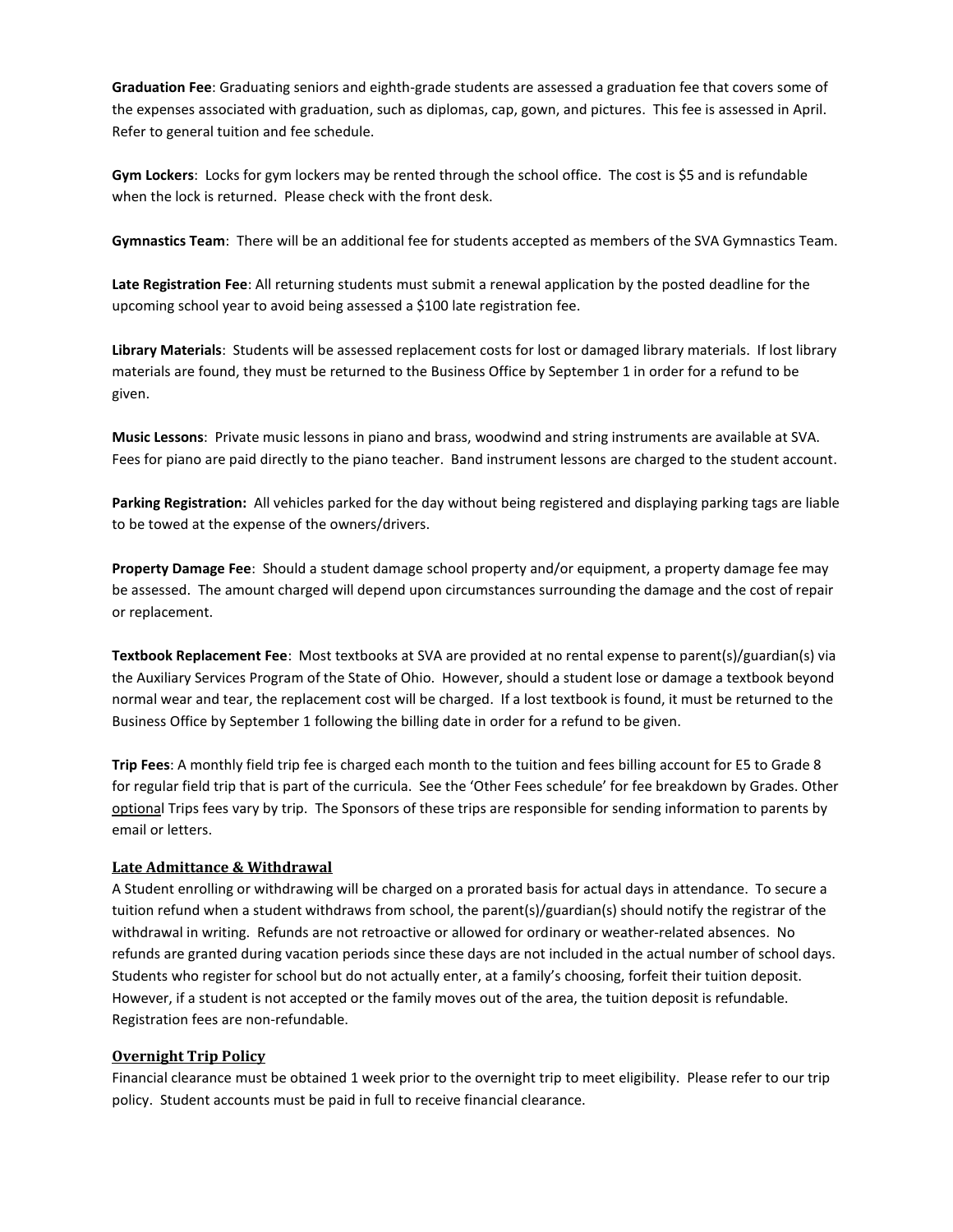## **Student Financial Assistance**

Need based tuition assistance is available through the SVA Worthy Student Fund, your local Seventh-day Adventist Church Worthy Student Fund, Kettering Health Network Employee Worthy Student Fund, and the Mae Peroni Scholarship Fund.

The application process is the same for all funds. Families requesting financial assistance are required to complete an on-line FACTS Grant & Aid application. You are encouraged to complete the FACTS application as soon as you have completed your previous year's income tax return or by April 30. Please refer to the Apply for Financial Assistance Instructions on our website for specific procedures.

If you are requesting Financial Assistance from your church there may be an additional application form you will need to fill out with your church. Check your church Office to see if this is applicable for your church.

It is the responsibility of each family to make all necessary arrangements for tuition assistance through the Business Office prior to registration.

## **Exam Permits**

All students Grades 7-12 must receive financial clearance one week before semester exams to receive an exam permit. Students with unpaid accounts, including athletic fees, class dues, library fines, music uniforms, project fees or other fees/fines, will not be permitted to take semester exams or receive a report card or transcripts.

A student unable to take his/her semester exams due to not having financial clearance will observe the following procedures:

- o The student is not to be in attendance on semester exam days and will receive excused absences.
- o Teachers will give the student a zero (0) as an exam grade.
- o Semester exams will be held by the teacher for a period up to nine weeks.
- $\circ$  Student accounts must be brought to a current status in order for the student to receive an exam permit to take the exam within the nine week period.
- o The grade will be adjusted if the student is able to take the exam within the nine week period.

## **Grades**

Fourth-quarter/semester or exit grades will not be released until the account with the school is paid.

# **Final Transcripts**

A diploma, final grades or transcript will not be issued to graduating seniors until the account with the school is paid in full.

## **Delinquent Accounts**

SVA is committed to providing Christian education for all the young people in the Seventh-day Adventist churches served by the school. However, in the event that an account is not paid by the 10th, the family should contact the Business Office to work out an acceptable financial plan. Families with special financial plans must meet the obligations of these plans if their student(s) are to remain in school.

If an account is not paid in full at the end of the month, the family will be notified that their past-due account will necessitate a temporary withdrawal from school. If payment is not made by 30 days past due or the 10<sup>th</sup> of the following month the family will be asked to temporarily withdraw their child (ren) until the account becomes current.

Accounts that are not paid or in which monthly payments are not received will be turned over to an agency for collection.